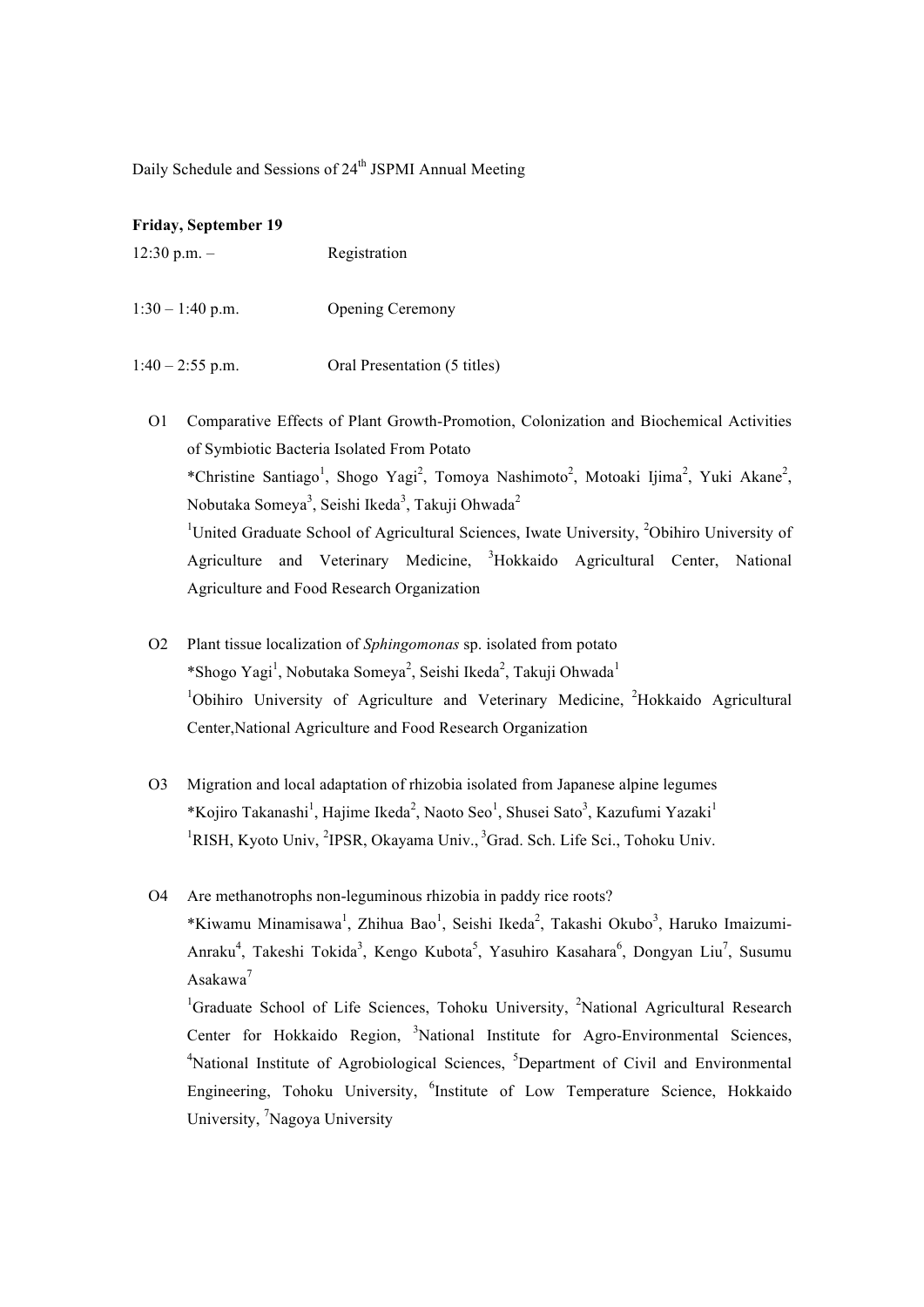- O5 Changes in the flavonoid contents in roots and bacterial community of soybean rhizospheres during growth \*Akifumi Sugiyama<sup>1</sup>, Yoshikatu Ueda<sup>1</sup>, Ui Ono<sup>2</sup>, Masami Yoshikawa<sup>2</sup>, Hisabumi Takase<sup>3</sup>, Kazufumi Yazaki<sup>1</sup> <sup>1</sup>Kyoto Univ., <sup>2</sup>Kyoto Prefectural Agriculture, Forestry and Fisheries Technology Center, <sup>3</sup>Kyoto Gakuen Univ.
- $2:55 3:10$  p.m. Break 3:10 – 3:40 p.m. General Discussion 1 (O1–5)
- 3:40 5:00 p.m. Poster Viewing

5:00 – 6:00 p.m. Special Lecture 1 A wide variety of mutants induced by transposable elements in the Japanese morning glory (*Ipomoea nil*), Dr. Eiji Nitasaka (Kyushu University)

| <b>Saturday, September 20</b> |                                                                                    |
|-------------------------------|------------------------------------------------------------------------------------|
| $9:00 - 10:00$ a.m.           | Short Presentation (27 poster titles)                                              |
| $10:00 - 11:00$ a.m.          | Poster Viewing with Authors (odd numbers)                                          |
| $11:00$ a.m. $-12:00$ p.m.    | Poster Viewing with Authors (even numbers)                                         |
|                               | Lunch/Special Session for Students and Early Carrier Researchers/Committee Meeting |
| $1:40 - 2:30$ p.m.            | General Discussion 2 (P1-14)                                                       |
| $2:30 - 2:45$ p.m.            | <b>Break</b>                                                                       |
| $2:45 - 3:25$ p.m.            | General Discussion 3 (P15–27)                                                      |
| $3:25 - 3:40$ p.m.            | <b>Break</b>                                                                       |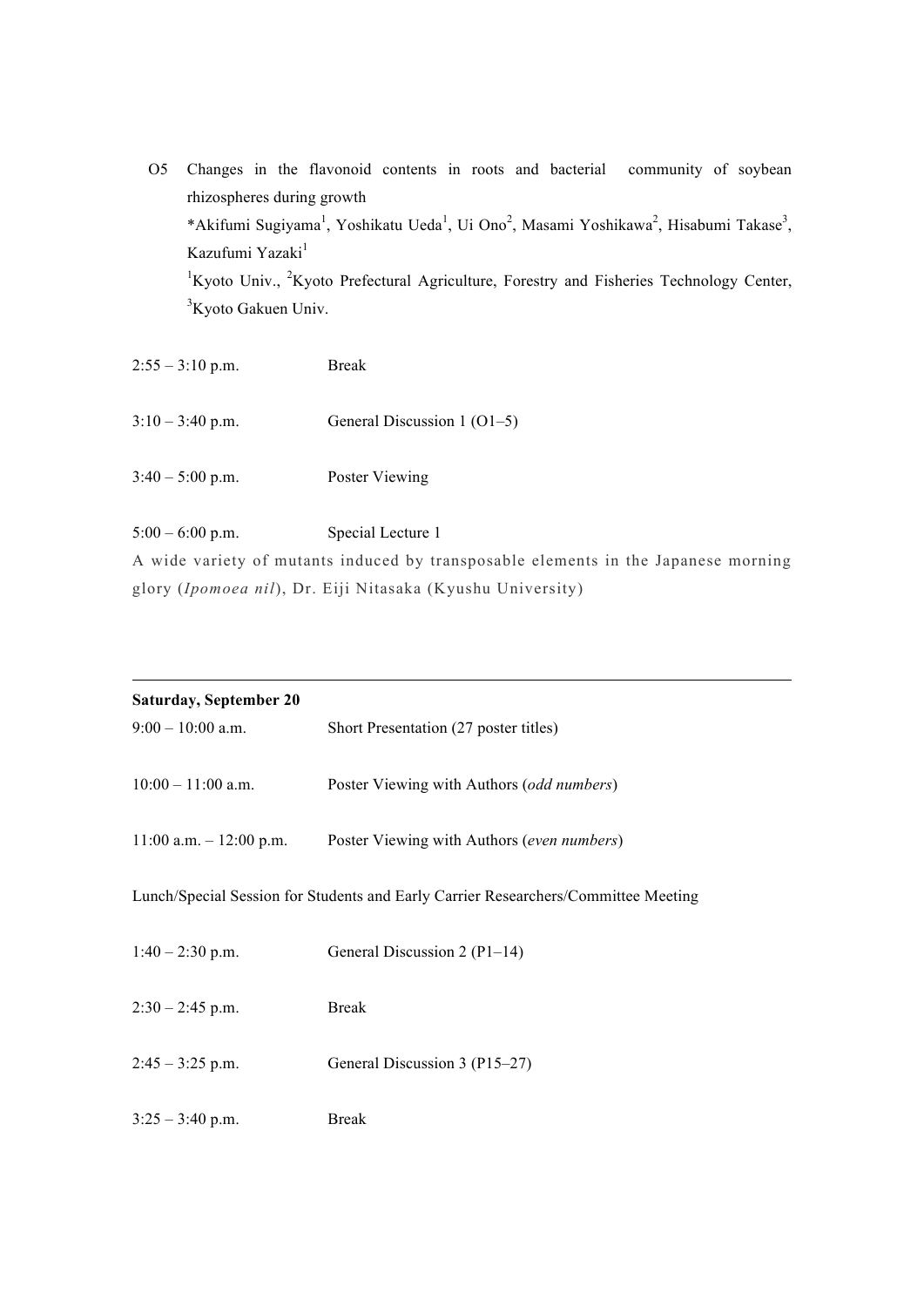- O6 Transcription profiles of soybean root genes induced during rhizobial, arbuscular mycorrhizal and dual symbioses \*K. Sakamoto<sup>1</sup>, N. Ogiwara<sup>1</sup>, T. Kaji<sup>2</sup>, M. Seki<sup>3,4</sup>, A. Matsui<sup>4</sup>, J. Ishida<sup>4</sup>, M. Tanaka<sup>4</sup> <sup>1</sup>Chiba University, <sup>2</sup>JA ZEN-NOH, <sup>3</sup>JST CREST, <sup>4</sup>RIKEN CSRS
- O7 Effect of nitrate supply on the metabolism in soybean nodules and roots by transcriptome and metabolome analysis Shinji Ishikawa<sup>1</sup>, Keisuke Ishikawa<sup>1</sup>, Hiroki Aida<sup>2</sup>, Norikuni Ohtake<sup>1</sup>, Kuni Sueyoshi<sup>1</sup>, \*Takuji Ohyama<sup>1</sup> <sup>1</sup>Niigata Univ. Grad. School Sci. Technol., <sup>2</sup>Niigata Univ. Facul. Agric.
- O8 Genetic independence between PLENTY, an arabinosyltransferase homolog, and the HAR1-mediated long-distance control of nodulation in *Lotus japonicus* \*Emiko Yoro<sup>1,2</sup>, Chie Yoshida<sup>1</sup>, Takuya Suzaki<sup>1,2</sup>, Masayoshi Kawaguchi<sup>1,2</sup> <sup>1</sup>NIBB, <sup>2</sup>SOKENDAI
- O9 Role of a class1 plant hemoglobin of *Lotus Japonicus* in symbiosis with *Mesorhizobium loti* \*Mitsutaka Fukudome, Tomohiro Kado, Ken-ichi Osuki, Ken-ichi Kucho, Mikiko Abe, Shiro Higashi, Toshiki Uchiumi Graduate School of Science and Engineering, Kagoshima University

5:00 – 6:00 p.m. Special Lecture 2 Adaptive significance and underlying mechanism of gall induction by herbivorous insects, Dr. Makoto Tokuda (Saga University)

6:10 p.m. – Photographing

6:30 p.m. – Social Gathering

# **Sunday, September 21**

9:30 – 10:30 a.m. Oral Presentation (4 titles)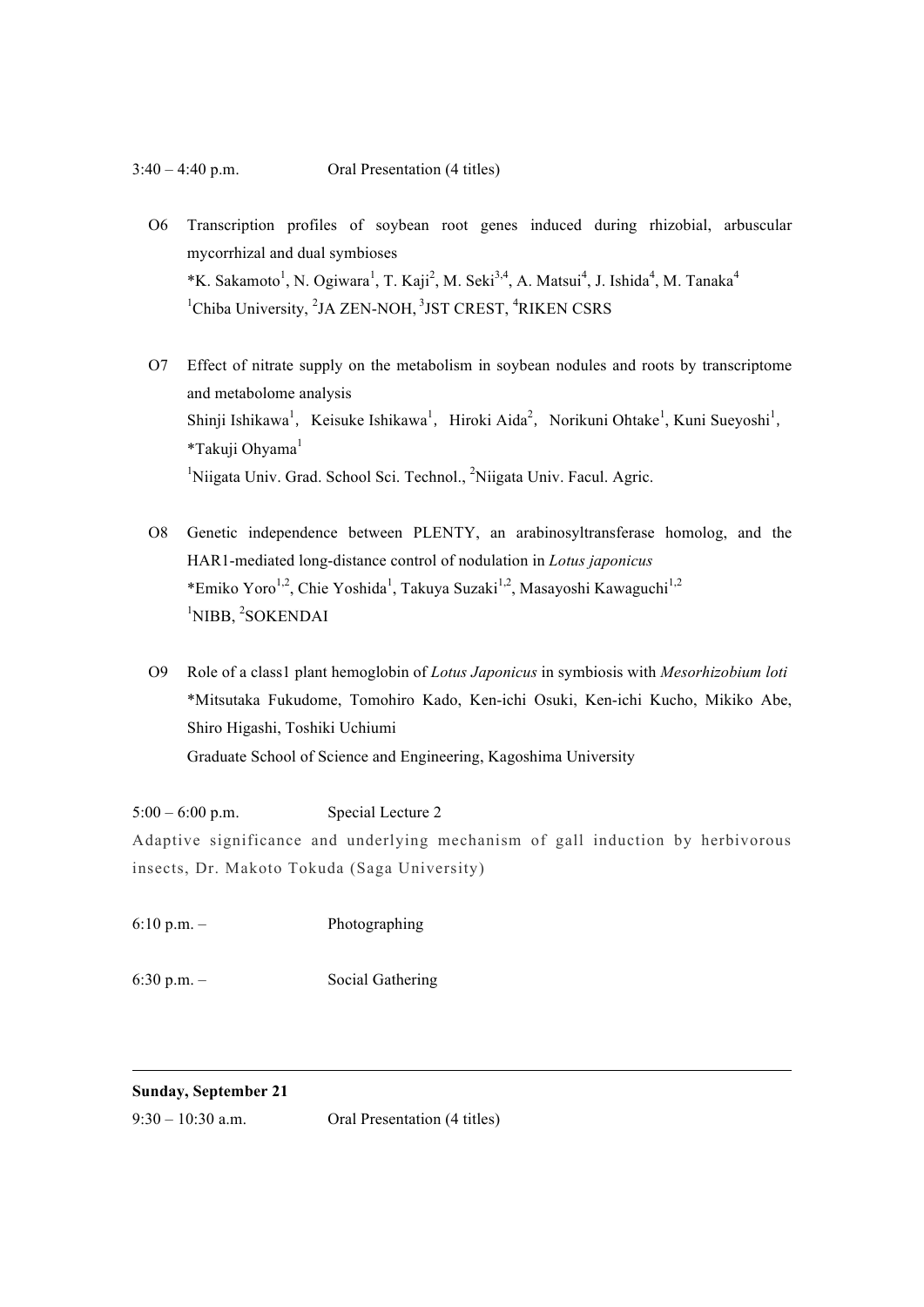O10 OsCERK1, LysM Receptor Kinase in Rice, Switches Rejection or Acceptance of Infecting Microbes

\*Kana Miyata<sup>1</sup>, Toshinori Kozaki<sup>2</sup>, Yusuke Kouzai<sup>3</sup>, Kenjirou Ozawa<sup>3</sup>, Kazuo Ishii<sup>2</sup>, Yosuke Umehara<sup>3</sup>, Ayano Miyamoto<sup>1</sup>, Yoshihiro Kobae<sup>4</sup>, Kohki Akiyama<sup>5</sup>, Hanae Kaku<sup>1</sup>, Yoko Nishizawa<sup>3</sup>, Naoto Shibuya<sup>1</sup>, Tomomi Nakagawa<sup>1</sup>

<sup>1</sup>Meiji Univ., <sup>2</sup>Tokyo Univ. of Agriculture and Tech., <sup>3</sup>NIAS, <sup>4</sup>Tokyo Univ., <sup>5</sup>Osaka Prefecture Univ.

- O11 Analysis of infection mechanisms of plant parasitic nematode \*Shinichrio Sawa, Ayane Motomitsu, Hidetaka Nishiyama, Tomomi Sagara, Yumi Kanemaru, Satoru Nakagami, and Takashi Ishida Kumamoto University, Graduate School of Science and Technology
- O12 Involvement of CLAVATA signaling pathway in nematode infection process \*Satoru Nakagami<sup>1</sup>, Chika Ejima<sup>1</sup>, Bui Thi Ngan<sup>1</sup>, Hiroshi Sato<sup>1</sup>, Ryo Tabata<sup>2</sup>, Takashi Ishida<sup>1</sup>, Shinichiro Sawa<sup>1</sup> <sup>1</sup>Kumamoto Univ., <sup>2</sup>NIBB
- O13 Involvement of biofilm formation of *Ralstonia solanacearum* on surfaces of tomato cells adjacent to intercellular spaces in its virulence on tomato plants Yuka Mori<sup>1</sup>, Kenji Kai<sup>2</sup>, Hideyuki Ohnishi<sup>2</sup>, Kanako Inoue<sup>3</sup>, Kennichi Ikeda<sup>3</sup>, Hitoshi Nakayashiki<sup>3</sup>, Kouhei Ohnishi<sup>1</sup>, Akinori Kiba<sup>1</sup>, \*Yasufumi Hikichi<sup>1</sup> <sup>1</sup>Kochi Univ., <sup>2</sup>Osaka Pref. Univ., <sup>3</sup>Kobe Univ.
- 10:30 10:45 a.m. Break
- 10:45 11:25 p.m. General Discussion 4 (O6–13)
- 11:25 11:40 a.m. Break
- 11:40 12:40 p.m. JSPMI 24<sup>th</sup> General Meeting & Closing Ceremony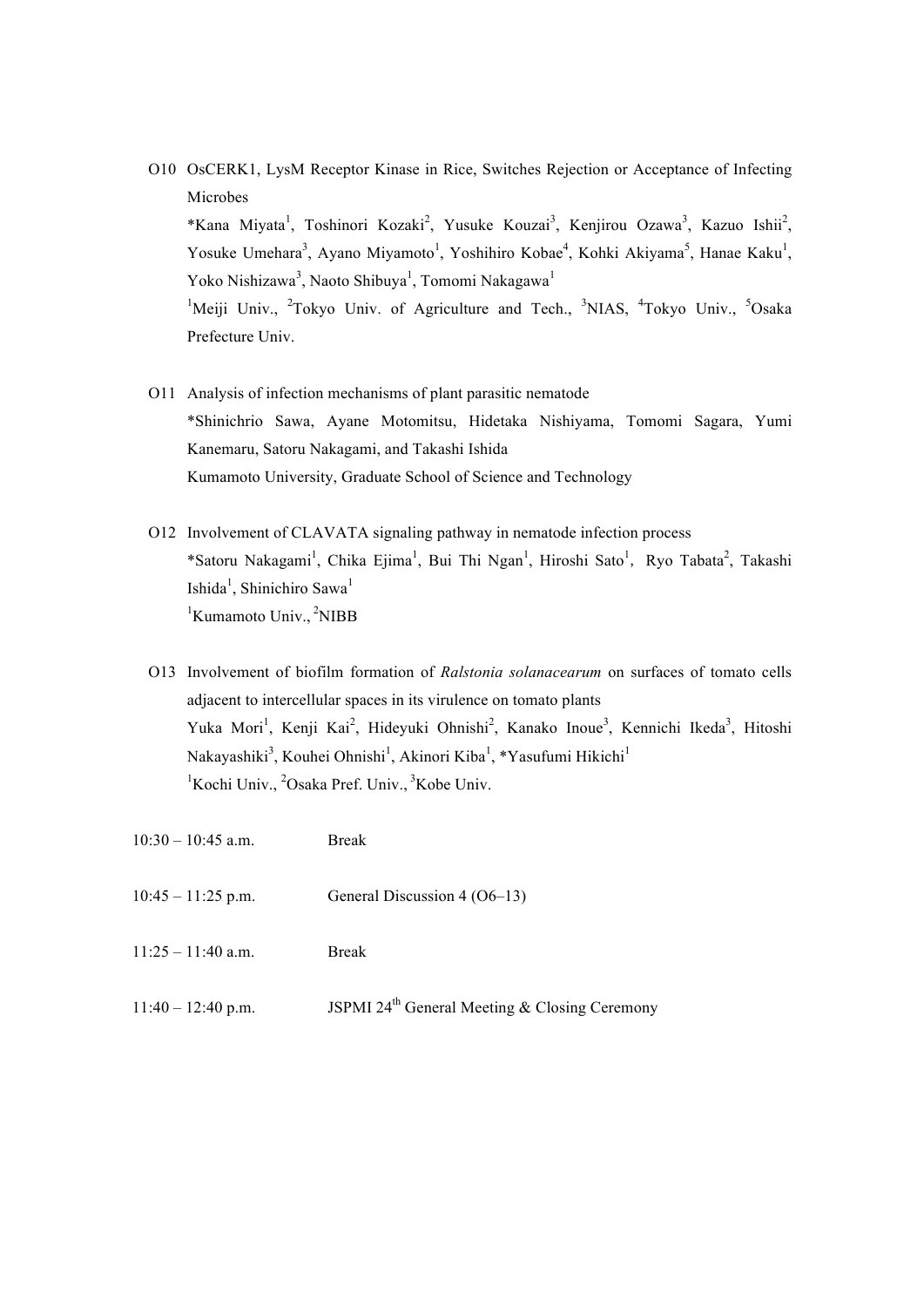Scientific Posters of JSPMI 24<sup>th</sup> Annual Meeting

### **Friday, September 19**

12:30 p.m. – Poster Set-Up

# **Saturday, September 20**

| $9:00 - 10:00$ a.m.  | Short Presentation $(P1-27)$               |
|----------------------|--------------------------------------------|
| $10:00 - 11:00$ a.m. | Poster Viewing with Authors (odd numbers)  |
| $11:00 - 12:00$ p.m. | Poster Viewing with Authors (even numbers) |
| $1:40 - 2:30$ p.m.   | General Discussion (P1–14)                 |
| $2:45 - 3:25$ p.m.   | General Discussion (P15–27)                |

# **Sunday, September 21**

| $9:30 - 12:40$ p.m. | Poster Take-Down |
|---------------------|------------------|
|---------------------|------------------|

# 【Posters, 27 titles】

P1 A study of function of chitinases based on their gene expression and activity in *Physcomitrella patens* \*Saki Inamine<sup>1</sup>, Ryusuke Tanaka<sup>2</sup>, Kenichi Kucho<sup>1</sup>, Mikiko Abe<sup>1</sup>, Toshiki Uchiumi<sup>1</sup>, Toki Taira<sup>2</sup> <sup>1</sup>Kagoshima Univ., <sup>2</sup>Univ. Ryukyus

- P2 Physiological activity of Cystine-rich peptides specific to the symbiotic organ of aphid \*Nahoko Uchi<sup>1</sup>, Shuji Shigenobu<sup>2</sup>, Miyuzu Suzuki<sup>2</sup>, Ken-ichi Kucho<sup>1</sup>, Mikiko Abe<sup>1</sup>, Shiro Higashi<sup>1</sup>, Toshiki Uchiumi<sup>1</sup> <sup>1</sup>Graduate School of Science and Engineering, Kagoshima University, <sup>2</sup>National Institute for Basic Biology
- P3 Host plants monitors the bacterial nitrogen fixation activity in legume-rhizobia interaction \*Tomomi Nakagawa<sup>1,2</sup>, Wakana Nishiyama<sup>2</sup>, Kibi Sara<sup>2</sup>, Kana Miyata<sup>1</sup>, Nanami Sone<sup>1</sup>,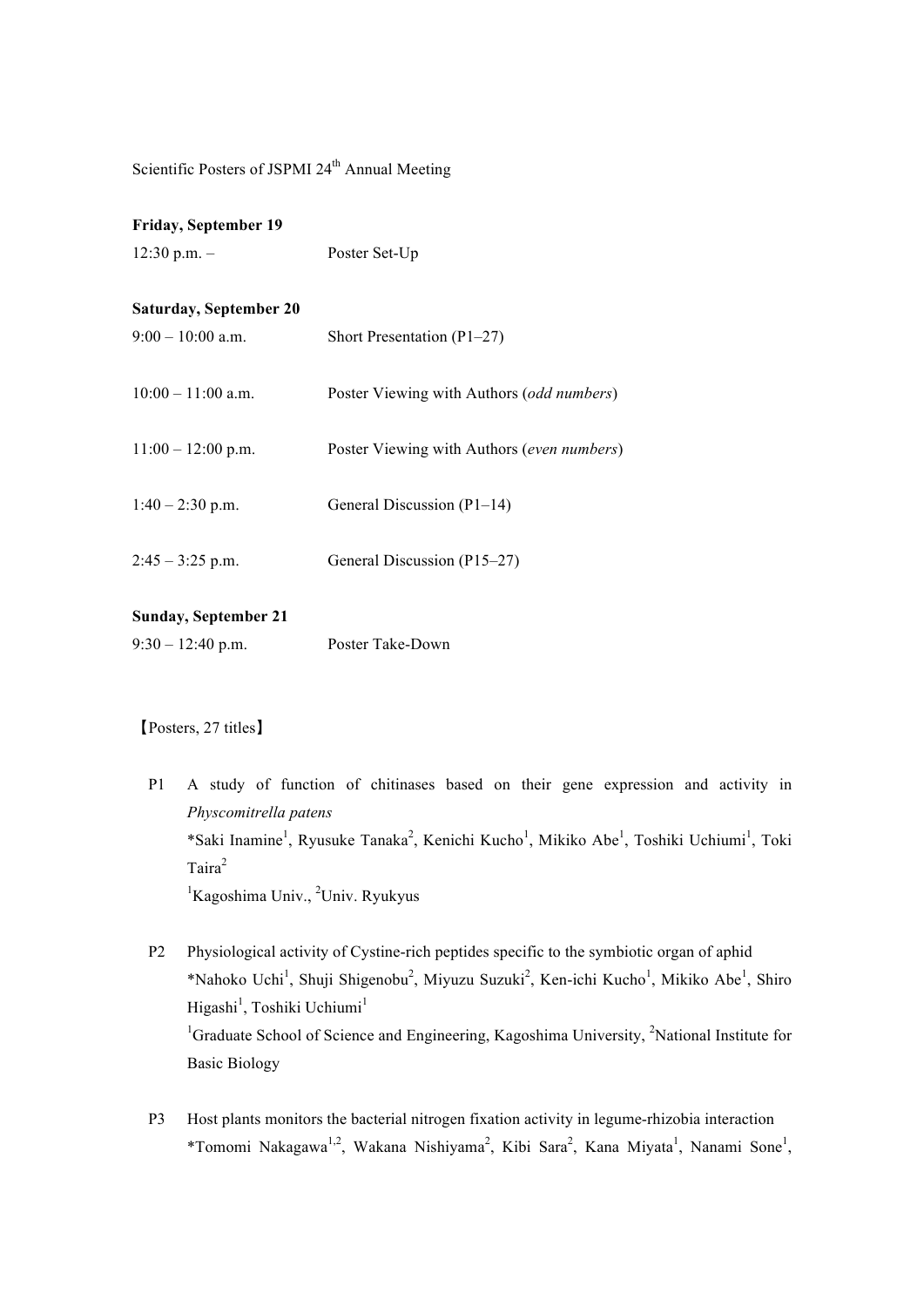Naoto Shibuya<sup>1</sup>, Shigeki Yabe<sup>2</sup> <sup>1</sup>Meiji Univ., <sup>2</sup>YSFH

- P4 Analysis of bacterial benefit in legume-rhizobia symbiosis \*Wakana Nishiyama<sup>1</sup>, Sara Kibi<sup>1</sup>, Kana Miyata<sup>2</sup>, Nanami Sone<sup>2</sup>, Naoto Shibuya<sup>2</sup>, Shigeki Yabe<sup>1</sup>, Tomomi Nakagawa<sup>1,2</sup> <sup>1</sup>Yokohama Science Frontier High School, <sup>2</sup>Meiji Univ.
- P5 Analysis of phenotypic variation in accessions of *Lotus japonicus* against infection of *Bradyrhizobium elkanii* USDA61 \*Shohei Kusakabe<sup>1</sup>, Takakazu Kaneko<sup>2</sup>, Michiko Yasuda<sup>3</sup>, Hiroki Miwa<sup>3</sup>, Shin Okazaki<sup>3</sup>, Shusei Sato $<sup>1</sup>$ </sup>  $1$ Tohoku Univ.,  $2$ Kyoto Sangyo Univ.,  $3$ Tokyo Univ. of Agriculture and Technol.
- P6 Identification of rhizobial factors responsible for nodulation incompatibility with Rj4 soybean \*Faruque Muhammad Omar<sup>1</sup>, Michiko Yasuda<sup>1</sup>, Hiroki Miwa<sup>1</sup>, Takakazu Kaneko<sup>2</sup>, Shusei Sato<sup>3</sup>, Shin Okazaki<sup>1</sup> <sup>1</sup>Tokyo University of Agriculture and Technology, <sup>2</sup>Kyoto Sangyo University, <sup>3</sup>Tohoku University
- P7 Functional analysis of a rhizobial factor that determine nitrogen fixation activity of host legume mutant \*Yoshikazu Shimoda<sup>1</sup>, Yuki Nishigaya<sup>1</sup>, Hiroko Yamaya<sup>1,4</sup>, Yosuke Maruyama<sup>1</sup>, Kazuhiko Saeki<sup>2</sup>, Shusei Sato<sup>3</sup>, Toshimasa Yamazaki<sup>1</sup>, Hiroshi Kouchi<sup>1,5</sup>, Yosuke Umehara<sup>1</sup>, Makoto Hayashi $<sup>1</sup>$ </sup> <sup>1</sup>NIAS, <sup>2</sup>Nara Womens Univ., <sup>3</sup>Tohoku Univ., <sup>4</sup>Tokyo Univ. Agr. & Technol, <sup>5</sup>ICU
- P8 Genome-wide identification of Rhizobial effector protein and its regulators \*Yosuke Maruyama<sup>1</sup>, Shin Okazaki<sup>2</sup>, Kazuhiko Saeki<sup>3</sup>, Makoto Hayashi<sup>1</sup>, Yoshikazu  $Shimoda<sup>1</sup>$ <sup>1</sup>Division of Plant Sciences, National Institute of Agrobiological Sciences, <sup>2</sup>Tokyo University of Agriculture and Technology, <sup>3</sup>Nara Women's University
- P9 Analysis of strigolactone-induced secreted protein in *Rhizophagus irregularis* \*Syusaku Tsuzuki<sup>1</sup>, Yoshihiro Handa<sup>2</sup>, Naoya Takeda<sup>1,2</sup>, Masayoshi Kawaguchi<sup>1,2</sup>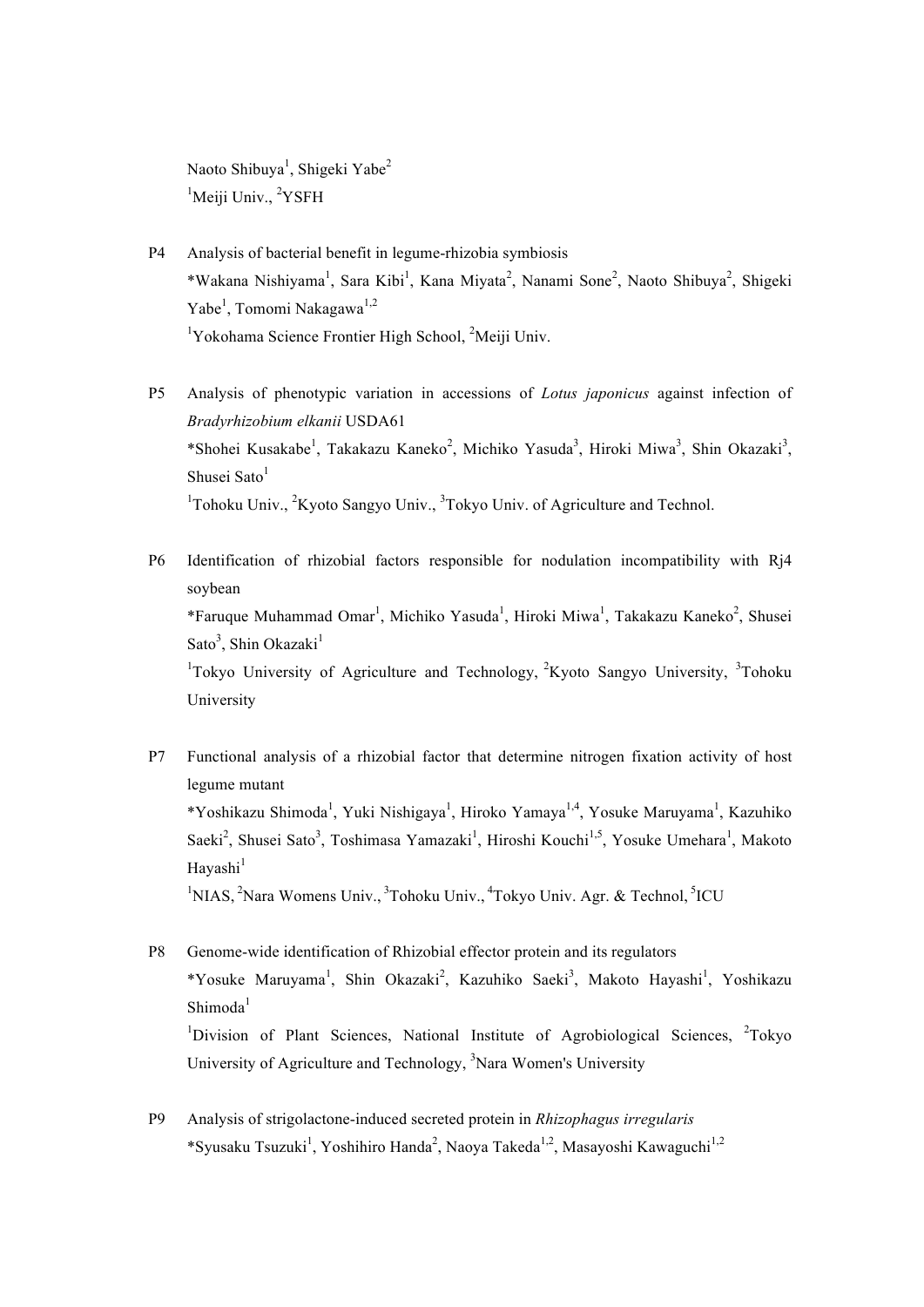<sup>1</sup>The Graduate Univ. for Advanced Studies, <sup>2</sup>National Inst. for Basic Biology

- P10 A T3SS-dependent effector enhances symbiotic nitrogen fixation in *Bradyrhizobium japonicum* USDA122 \*Yuta Suzuki<sup>1</sup>, Cristina Sánchez<sup>1</sup>, Kaori Kakizaki<sup>1</sup>, Masayuki Sugawara<sup>1</sup>, Shusei Sato<sup>1</sup>, Takakazu Kaneko<sup>2</sup>, Kiwamu Minamisawa<sup>1</sup> <sup>1</sup>Graduate School of Life Sciences, Tohoku University, Sendai, Japan, <sup>2</sup>Faculty of Life Sciences, Kyoto Sangyo University, Kyoto, Japan
- P11 Phenotypic characterization of novel nitrate-tolerant mutant lines in *Lotus japonicus* \*Hanna Nishida<sup>1,2</sup>, Takuya Suzaki<sup>1,2</sup>, Yoshihiro Handa<sup>1</sup>, Masayoshi Kawaguchi<sup>1,2</sup> <sup>1</sup>NIBB, <sup>2</sup>SOKENDAI
- P12 Effect of nucleotide polymorphism of *SEN1* gene on the legume phenotype \*Hidenori Kawazumi<sup>1</sup>, Katsuya Harada<sup>1</sup>, Akiyoshi Tominaga<sup>1,2</sup>, Norio Suganuma<sup>3</sup>, Masatsugu Hashiguchi<sup>4</sup>, Ryo Akashi<sup>4</sup>, Satoshi Watanabe<sup>1</sup>, Toyoaki Anai<sup>1,2</sup>, Susumu Arima<sup>1,2</sup>, Akihiro Suzuki<sup>1,2</sup>

<sup>1</sup>Faculty of Agriculture, Saga University, <sup>2</sup>The United Graduate School of Agricultural Sciences, Kagoshima University, <sup>3</sup>Aichi University of Education, <sup>4</sup>University of Miyazaki · **FSRC** 

- P13 Cytokinin response during type-3-secretion-mediated nodulation \*Hiroki Miwa, Michiko Yasuda, Shin Okazaki Tokyo University of Agriculture and Technology
- P14 Structural analysis of O-antigen polysaccharide in lipopolysaccharide from *Mesorhizobium loti*

\*Seiya Ogawa, Masato Mizukami, Ken-ichi Osuki, Mikiko Abe, Ken-ichi Kucho, Toshiki Uchiumi, Masahito Hashimoto School of Sci. Eng., Kagoshima Univ.

- P15 Analysis of flavonoid contents in soybeans grown in the field \*Yumi Yamazaki<sup>1</sup>, Akifumi Sugiyama<sup>1</sup>, Hisabumi Takase<sup>2</sup>, Kazufumi Yazaki<sup>1</sup> <sup>1</sup>Kyoto Univ. RISH., <sup>2</sup>Kyoto Gakuen Univ.
- P16 Effect of temperature and light/dark conditions on nodule growth of soybean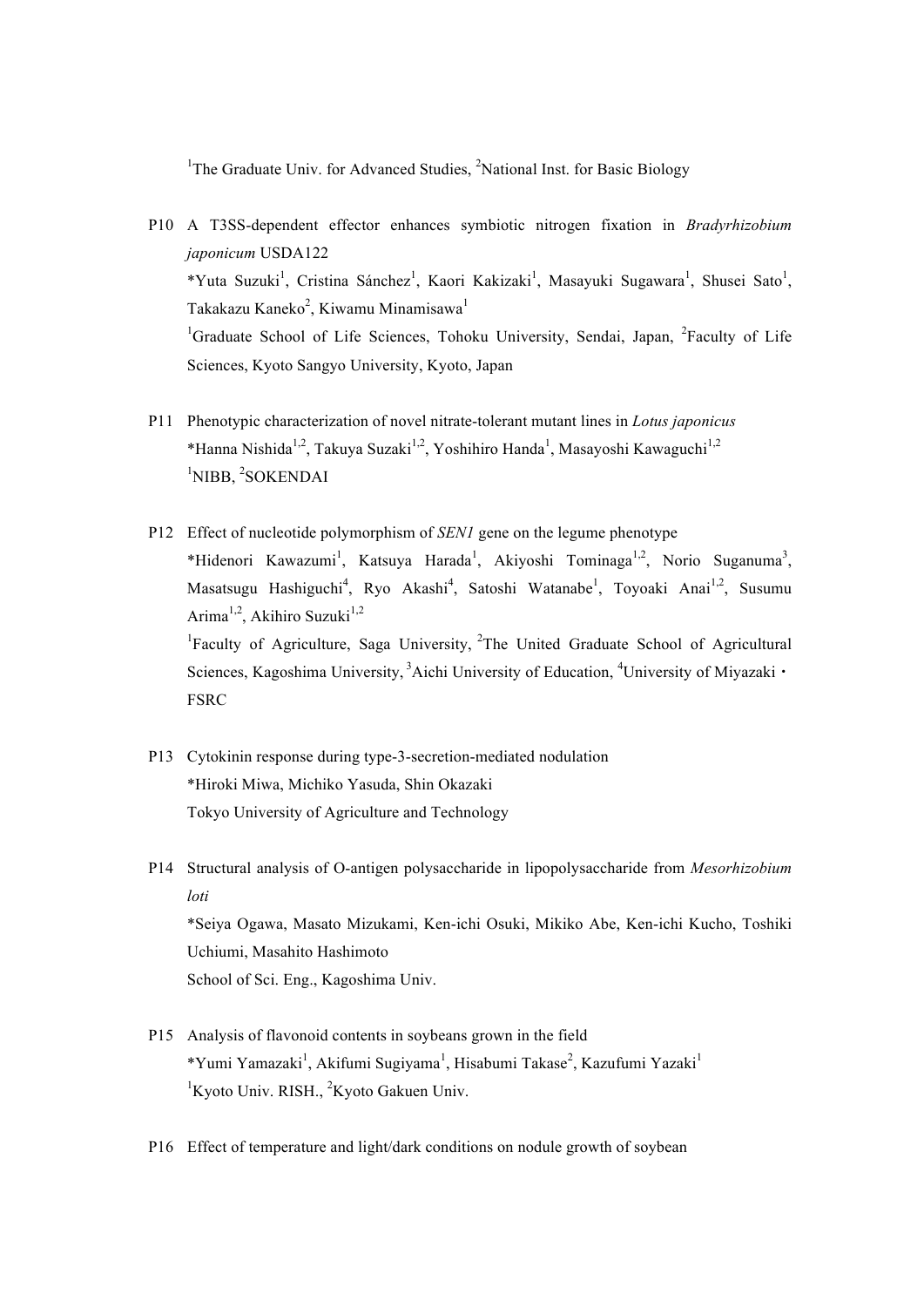\*Yuki Ono<sup>1</sup>, Keisuke Ishikawa<sup>2</sup>, Shinji Ishikawa<sup>2</sup>, Norikuni Ohtake<sup>2</sup>, Kuni Sueyoshi<sup>2</sup>, Sayuri Tanabata<sup>3</sup>, Takanari Tanabata<sup>4</sup>, Takuji Ohyama<sup>1</sup> <sup>1</sup>Niigata Univ. Facul. Agric., <sup>2</sup>Niigata Univ. Grad. School Sci. Tech., <sup>3</sup>Meiji Univ. Kurokawa Farm., <sup>4</sup> RIKEN CSRS

- P17 Effect of light irradiation to the root on the rhizobial proliferation and nodulation \*Aya Shimomura<sup>1,2</sup>, Nobuyuki Miyazaki<sup>2</sup>, Sayaka Moriuchi<sup>2</sup>, Maki Nagata<sup>2</sup>, Hideki Hirakawa<sup>3</sup>, Shusei Sato<sup>4</sup>, Satoshi Tabata<sup>3</sup>, Susumu Arima<sup>1,2</sup>, Akihiro Suzuki<sup>1,2</sup> <sup>1</sup>United Graduate School of Agricultural Sciences, Kagoshima Univ., <sup>2</sup>Faculty of Agriculture, Saga Univ.
- P18 Functional analysis of LjSWEET3, a sugar transporter in the nodule of *Lotus japonicus* \*Mayuko Yoshimizu<sup>1</sup>, Akifumi Sugiyama<sup>1</sup>, Yuka Saida<sup>1</sup>, Kojiro Takanashi<sup>1</sup>, Davide Sosso<sup>2</sup>, Wolf B Frommer<sup>2</sup>, Kazufumi Yazaki<sup>1</sup> <sup>1</sup>Kyoto Univ. RISH, <sup>2</sup>Carnegie Institution
- P19 Characterization of rhizoia isolated from Japanese alpine legumes \*Naoto Seo<sup>1</sup>, Kojiro Takanashi<sup>1</sup>, Kazufumi Yazaki<sup>1</sup> <sup>1</sup>Research Institute for Sustainable Humanosphere, Kyoto Univ.
- P20 Preliminary characterization of AM fungus-derived chitinous compounds that induce symbiotic responses in rice (*Oryza sativa*) \*Yusuke Tatsumi, Kohki Akiyama Osaka Prefecture Univ.
- P21 Effect of red/far-red ratio on synthesis of phytohormones \*Maki Nagata, Naoya Yamamoto, Yohei Terasawa, Susumu Arima, Toyoaki Anai, Akihiro Suzuki Faculty of Agriculture, Saga Univ.
- P22 Effect of light quality on arbuscular mycorrhizal symbiosis in *Lotus japonicus* \*Naoya Yamamoto, Maki Nagata, Susumu Arima, Akihiro Suzuki Faculty of Agriculture, Saga Univ.
- P23 Evaluation of mycorrhizal effects among Soybean cultivars \*Haruko IMAIZUMI-ANRAKU